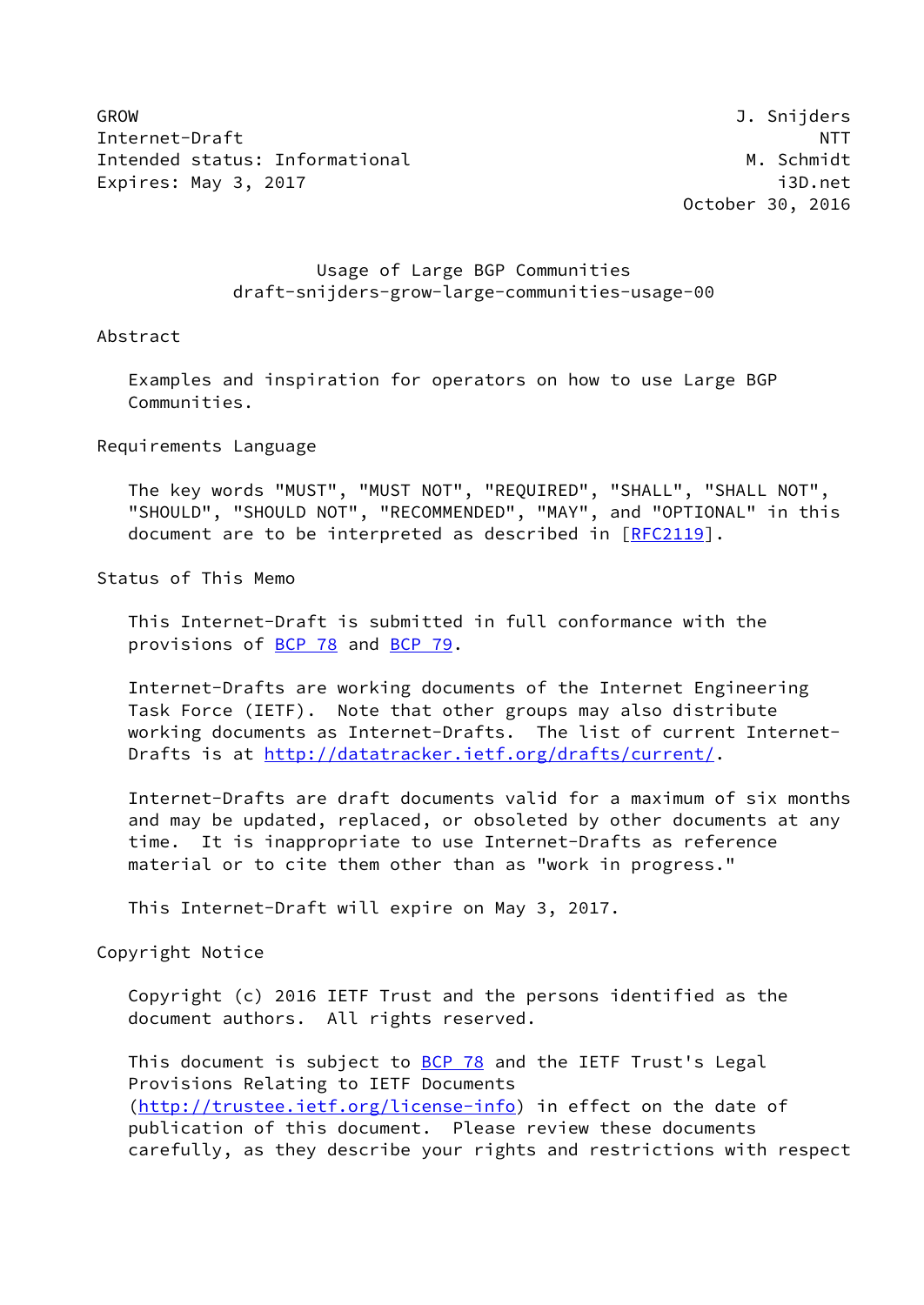<span id="page-1-1"></span>Internet-Draft Usage of Large BGP Communities October 2016

 to this document. Code Components extracted from this document must include Simplified BSD License text as described in Section 4.e of the Trust Legal Provisions and are provided without warranty as described in the Simplified BSD License.

# Table of Contents

| $\perp$ .                                               | $\overline{2}$                            |
|---------------------------------------------------------|-------------------------------------------|
|                                                         |                                           |
| $2.1$ . Informational Communities                       | $\frac{3}{3}$                             |
|                                                         | $\overline{4}$                            |
| $\underline{3}$ . Examples of Informational Communities | $\overline{4}$                            |
|                                                         | $\overline{4}$                            |
| $3.1.1$ . An ISO 3166-1 numeric function                |                                           |
| $3.1.2$ . An UNSD region function                       |                                           |
|                                                         |                                           |
| $3.3.$ Combining Informational Communities              | $\frac{4}{5}$ $\frac{5}{6}$               |
| $\underline{4}$ . Examples of Action Communities        | $\underline{6}$                           |
|                                                         |                                           |
| 4.1.1. Peer ASN Based Selective NO_EXPORT               | $\frac{6}{2}$ $\frac{7}{7}$ $\frac{7}{7}$ |
| 4.1.2. Location Based Selective NO_EXPORT               |                                           |
| 4.2. Selective AS_PATH Prepending                       |                                           |
| 4.2.1. Peer ASN Based Selective AS_PATH Prepending      | $\overline{1}$                            |
| 4.2.2. Location Based Selective AS_PATH Prepending      | $\underline{8}$                           |
| 4.3. Region-Specific LOCAL_PREFERENCE                   | $\underline{8}$                           |
|                                                         | $\underline{8}$                           |
| 6.                                                      | 9                                         |
| $\overline{1}$ .                                        | 9                                         |
| 8.                                                      | 9                                         |
| 8.1. Normative References                               |                                           |
|                                                         | $\overline{\partial}$                     |
|                                                         | $\overline{a}$                            |
|                                                         | 9                                         |

### <span id="page-1-0"></span>[1](#page-1-0). Introduction

Large BGP Communities [[I-D.ietf-idr-large-community\]](#page-9-6) provide a mechanism to signal opaque information between Autonomous Systems. This document presents a set of examples on how Large BGP Communities could be implemented by an operator to achieve various goals. This document draws from experience in Operational Communities such as NANOG  $\begin{bmatrix} 1 \end{bmatrix}$  and NLNOG  $\begin{bmatrix} 2 \end{bmatrix}$ .

The opaque nature of Large BGP Communities allows for rapid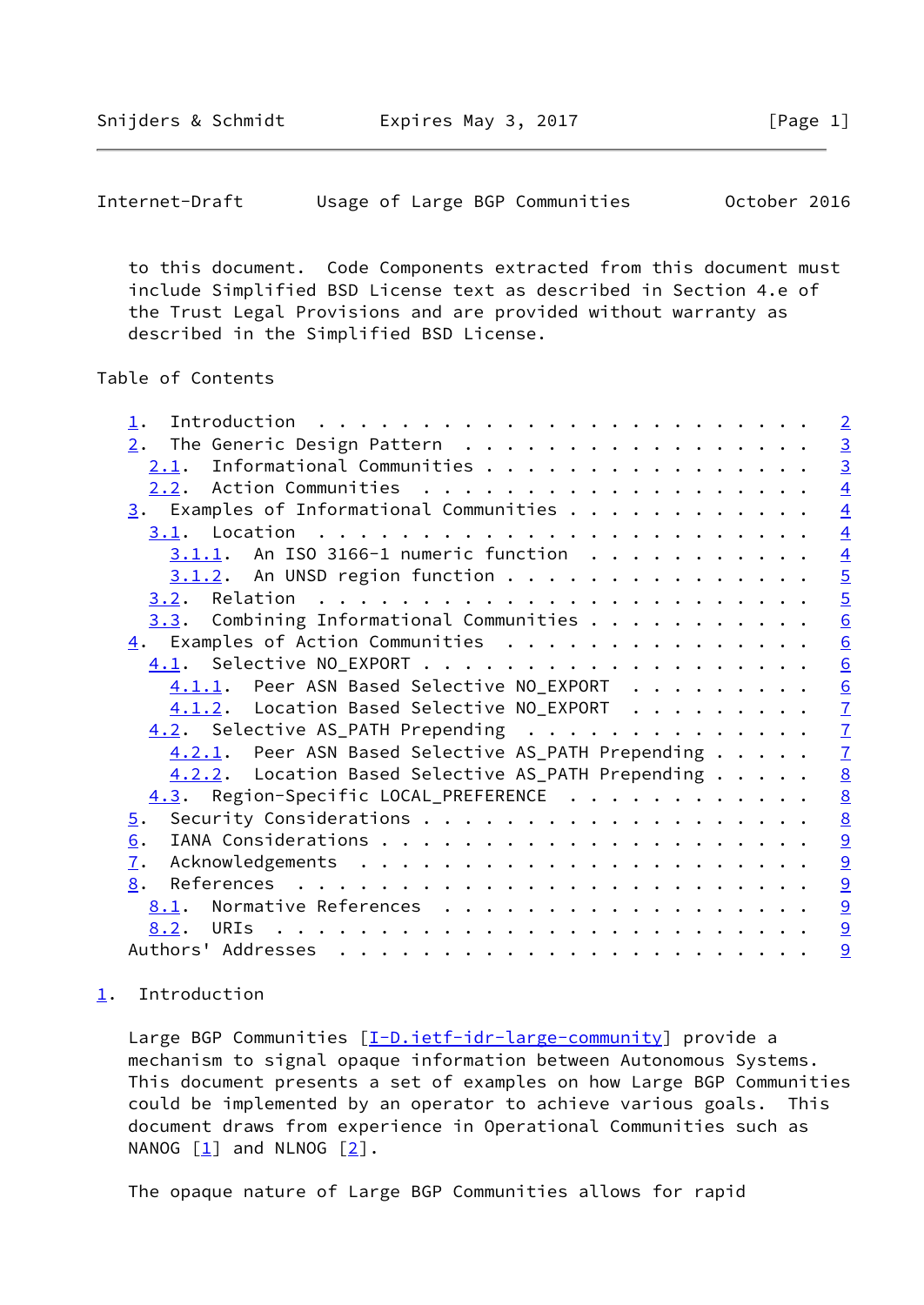deployment of new features or changes to the product. Operators are encouraged to publicly publish an up to date version of their routing policy in which they document what each Large BGP Community means.

| [Page 2]<br>Snijders & Schmidt<br>Expires May 3, 2017 |  |
|-------------------------------------------------------|--|
|-------------------------------------------------------|--|

<span id="page-2-1"></span>Internet-Draft Usage of Large BGP Communities October 2016

<span id="page-2-0"></span>[2](#page-2-0). The Generic Design Pattern

 Large BGP Communities are composed of a 4-octet Global Administrator field followed by two 4-octet Local Data fields. The design pattern described in this document uses a "ASN:Function:Parameter"-approach to fill the three fields.

In deployments of both BGP Communities [\[RFC1997](https://datatracker.ietf.org/doc/pdf/rfc1997)] and Large BGP Communities, two categories of Communities are recognised:

- o Informational Communities
- o Action Communities

 For each context ideas are provided regarding the contents of each of the three fields in Large BGP Communities.

 Throughout the document a topology of four Autonomous Systems is used to illustrate the usage of Communities in the following configuration:

 AS 65551 | ^ | AS 64497 / \ ^ \ / ^ AS 64498 \ | | `<->- AS 64499

 AS 64497 obtains transit services from AS 65551. AS 64497 provides transit services to both AS 64498 and AS 64499. AS 64498 and AS 64499 maintain a peering relation in which they only exchange their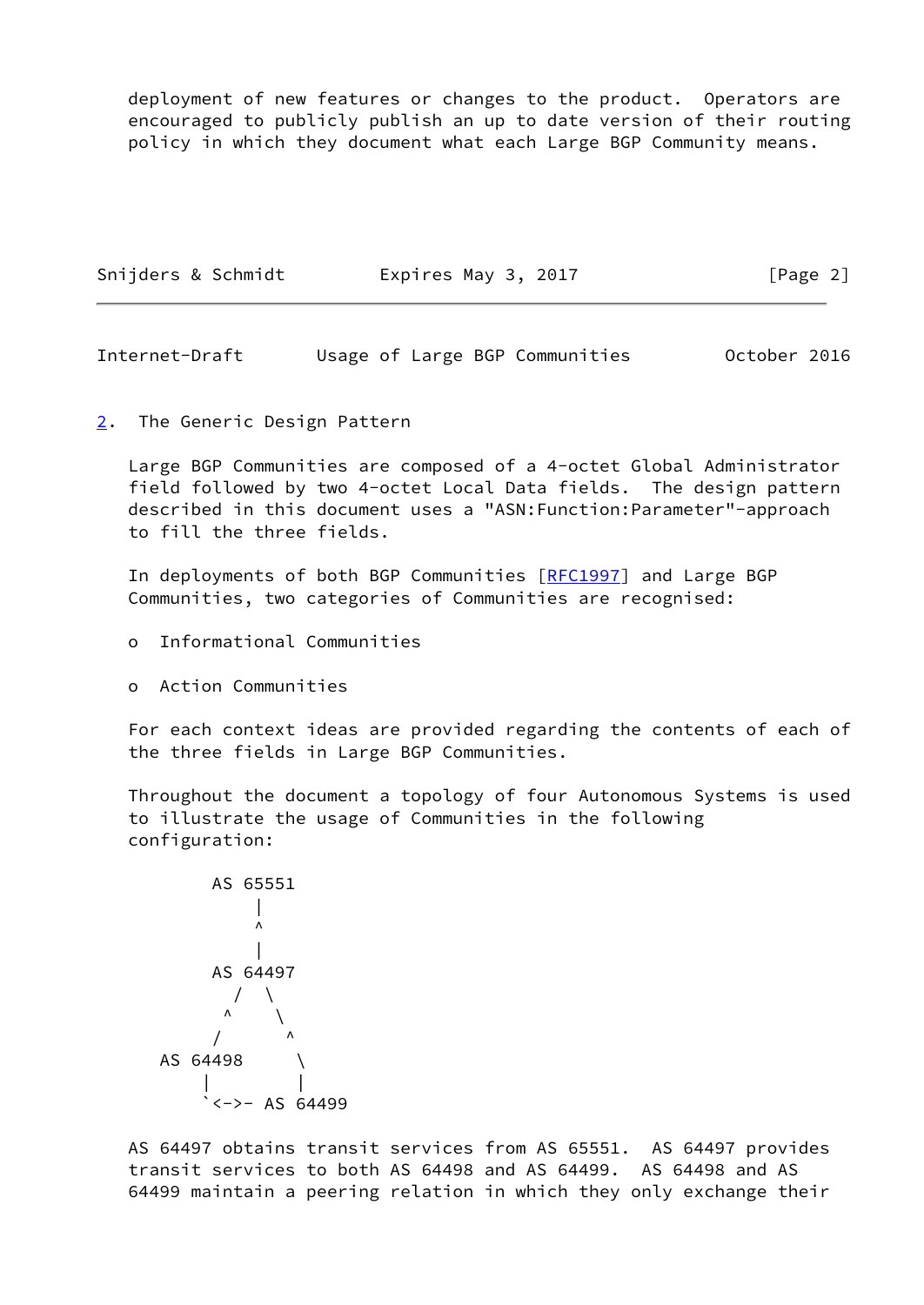customer routes.

#### <span id="page-3-0"></span>[2.1](#page-3-0). Informational Communities

 Informational Communites serve as markers regarding the origin of the route announcement, the relation with the EBGP neighbor or for instance the intended propagation audience. Informational Communities also assist in network operations such as debugging.

 The Global Administrator field is set to the ASN which is marking the routes with the Informational Communities. As an example: on a route which AS 64497 announces to AS 64498, AS 64497 might add the Large

| Snijders & Schmidt<br>Expires May 3, 2017 | [Page 3] |
|-------------------------------------------|----------|
|-------------------------------------------|----------|

<span id="page-3-2"></span>Internet-Draft Usage of Large BGP Communities October 2016

 BGP Community 64497:100:31 to signal to AS 64498 that the route was learned in the Netherlands.

 In general the intended audience of Informational Communities are downstream networks, but any adjacent Autonomous System could benefit from receiving these communities.

## <span id="page-3-1"></span>[2.2](#page-3-1). Action Communities

 Action Communities are attached to routes to request non-default behaviour in an adjacent Autonomous System. For instance, Action Communities are used to change the route's propagation characteristics, the route's LOCAL\_PREF value or the amount of AS\_PATH prepends that should be added when exporting or importing a route.

 The Global Administrator field is set to the ASN which is expected to perform a non-default action upon receiving the route. For instance, if AS 64499 would want to request AS 64497 to lower the LOCAL\_PREFERENCE below the default, AS 64499 could tag the route with 64497:20:50.

 In general the intended audience of Action Communities is an upstream provider.

- <span id="page-3-3"></span>[3](#page-3-3). Examples of Informational Communities
- <span id="page-3-4"></span>[3.1](#page-3-4). Location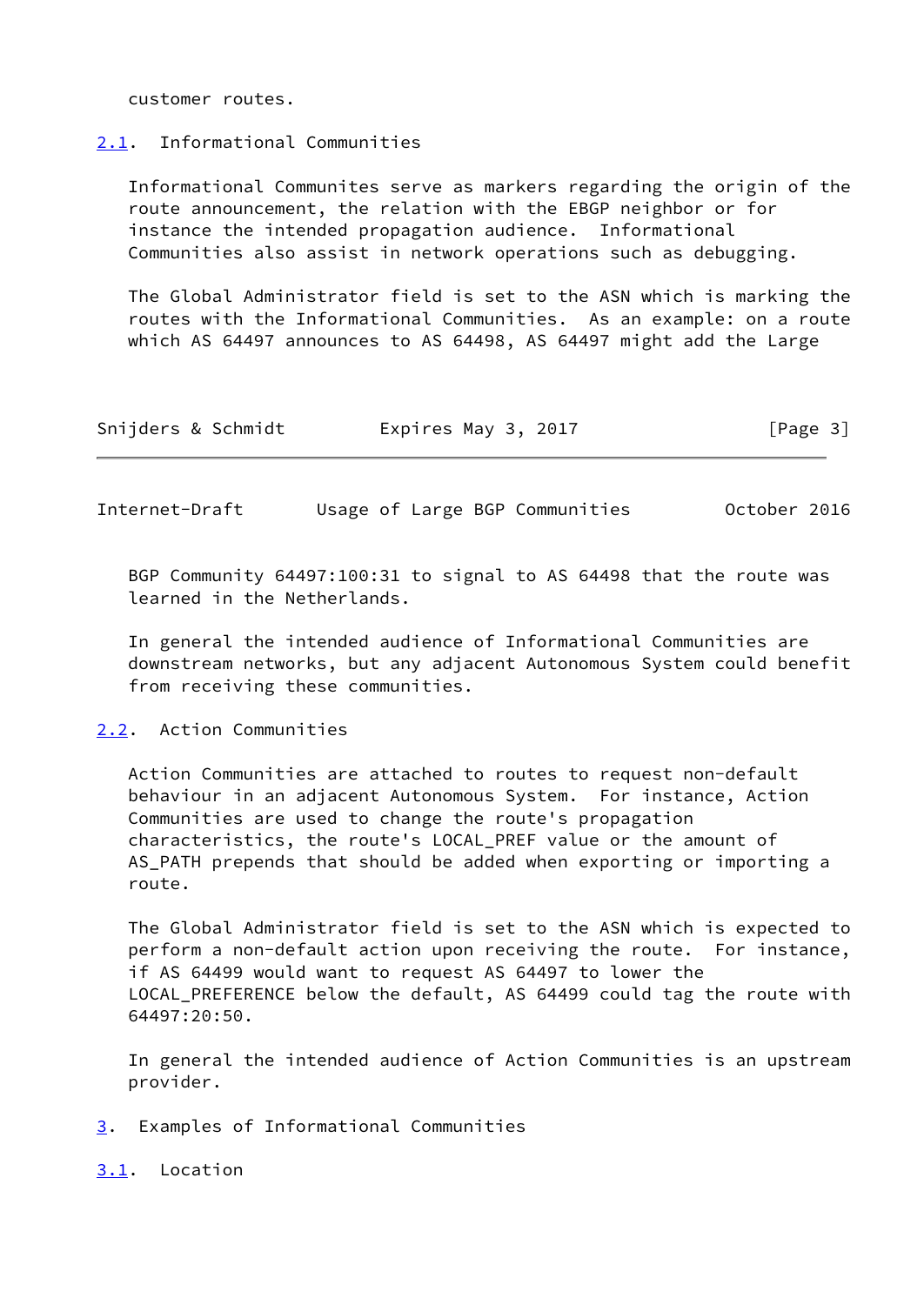AS 64497 can inform its downstream networks about the geographical entity where AS 64497 learned a route by marking the route with Large BGP Communities following one or a combination of the following schemes.

<span id="page-4-0"></span>[3.1.1](#page-4-0). An ISO 3166-1 numeric function

 AS 64497 could assign a value of 1 to the first Local Data field to designate the function of the parameter in the second Local Data field as ISO-3166-1 numeric country identifiers.

| Snijders & Schmidt<br>Expires May 3, 2017 | [Page 4] |  |  |
|-------------------------------------------|----------|--|--|
|-------------------------------------------|----------|--|--|

<span id="page-4-2"></span>

| Internet-Draft |  |  |  | Usage of Large BGP Communities | October 2016 |  |
|----------------|--|--|--|--------------------------------|--------------|--|
|----------------|--|--|--|--------------------------------|--------------|--|

| Large BGP Community   Meaning |                                           |
|-------------------------------|-------------------------------------------|
| 64497:1:528                   | Route learned in Netherlands              |
| 64497:1:392                   | Route learned in Japan                    |
| 64497:1:840                   | Route learned in United States of America |

 Example documentation for AS 64497 using Informational Communties describing the origin of routes using ISO 3166-1 numeric identifiers.

Table 1: Information: ISO 3166-1

### <span id="page-4-1"></span>[3.1.2](#page-4-1). An UNSD region function

 AS 64497 could assign a value of 2 to the first Local Data field to designate the function of the parameter in the second Local Data field as an identifier for the macro geographical (continental) regions, geographical sub-regions, or selected economic and other groupings following a set of published identifiers by the United Nations Statistics Division [\[3](#page-9-9)].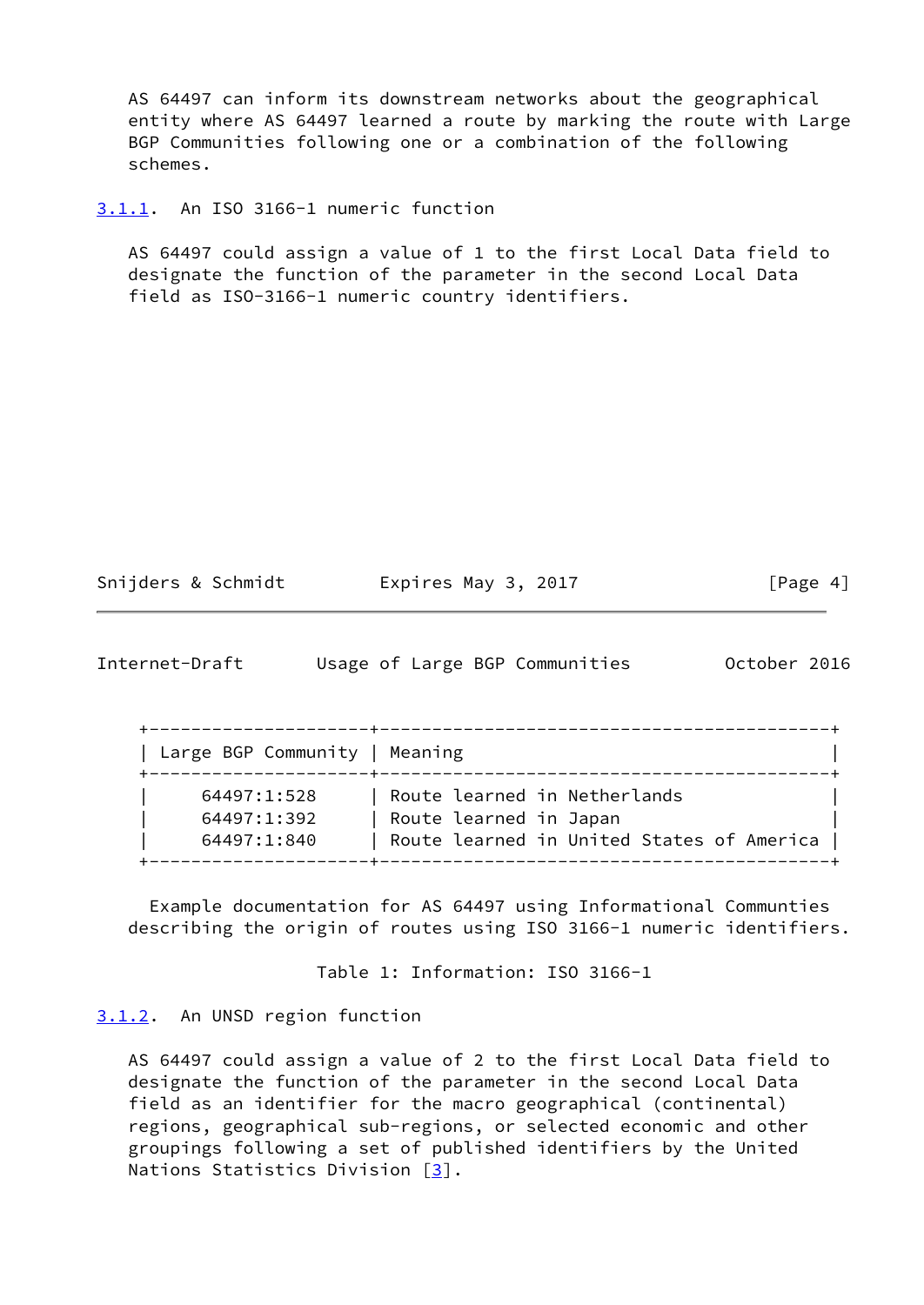| Large BGP Community   Meaning                        |
|------------------------------------------------------|
| 64497:2:2<br>64497:2:9<br>64497:2:145<br>64497:2:150 |

 Example documentation for AS 64497 using Informational Communties describing the origin of routes using numeric identifiers provided by the UN Statistics Division.

Table 2: Information: Regions

# <span id="page-5-0"></span>[3.2](#page-5-0). Relation

 AS 64497 could assign a value of 3 to the first Local Data field to designate that the second Local Data field contains an identifier showing the relation with the EBGP neighbor from whom the route was received.

| Snijders & Schmidt | Expires May 3, 2017 | [Page 5] |
|--------------------|---------------------|----------|
|                    |                     |          |

<span id="page-5-2"></span>

| Internet-Draft |  |  | Usage of Large BGP Communities | October 2016 |  |
|----------------|--|--|--------------------------------|--------------|--|
|                |  |  |                                |              |  |

| Large BGP Community   Meaning |                                         |
|-------------------------------|-----------------------------------------|
| 64497:3:1                     | Route learned from a customer           |
| 64497:3:2                     | Route learned from a peering partner    |
| 64497:3:3                     | Route learned from an upstream provider |

 Example documentation for AS 64497 using Informational Communties describing the relation with the ASN from which the route was received.

Table 3: Information: Relation

<span id="page-5-1"></span>[3.3](#page-5-1). Combining Informational Communities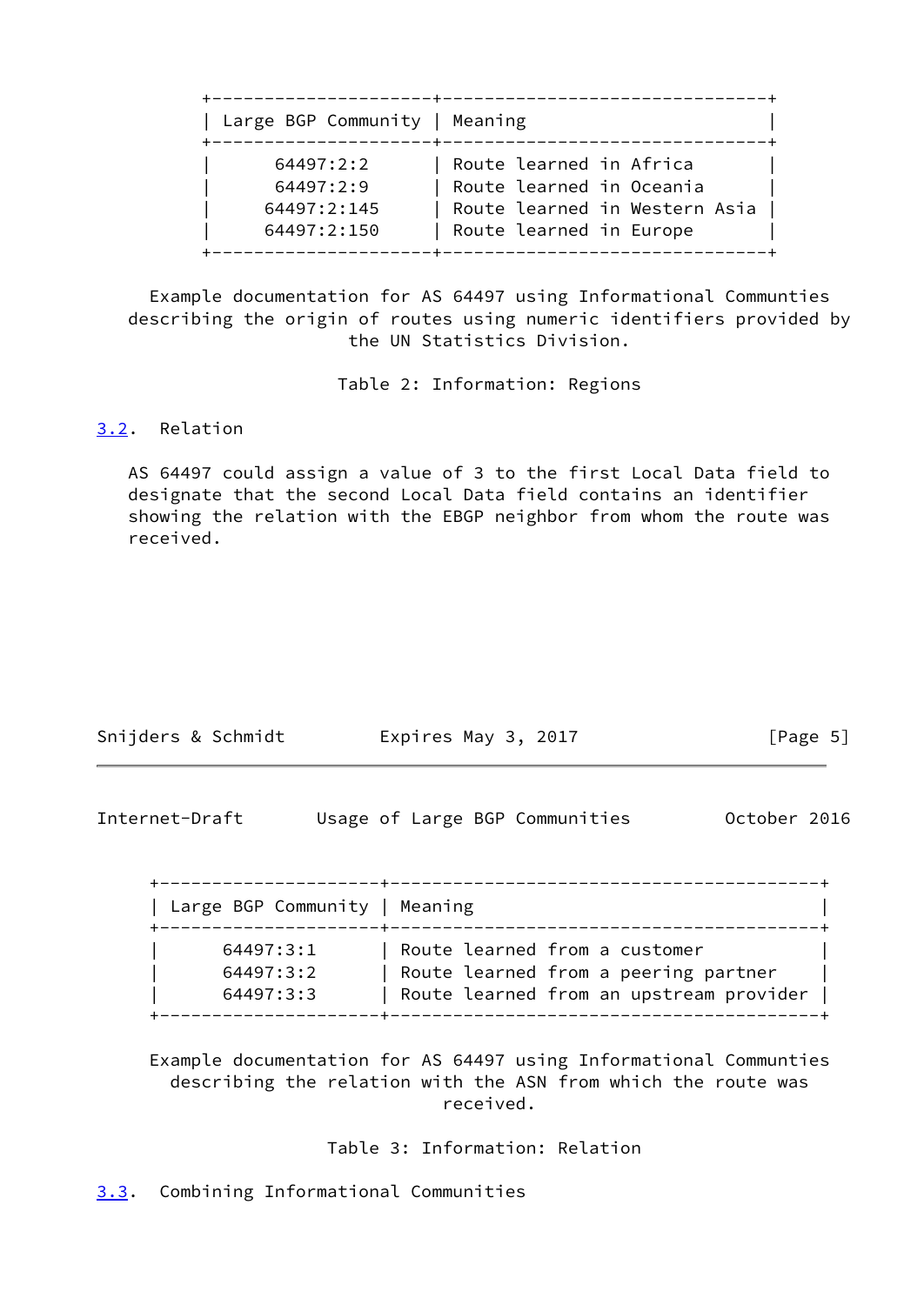Multiple Informational Communities can be tagged on a route, for example: a route learned in the Netherlands from a customer can contain both 64497:1:528 and 64497:2:150 and 64497:3:1.

<span id="page-6-0"></span>[4](#page-6-0). Examples of Action Communities

<span id="page-6-1"></span>[4.1](#page-6-1). Selective NO EXPORT

 As part of the commercial agreement between AS 64497 and AS 64498, AS 64497 might offer AS 64498 certain BGP Traffic Engineering features such as selectively not exporting routes learned from 64498 to certain EBGP neighbors of AS 64497.

<span id="page-6-2"></span>[4.1.1](#page-6-2). Peer ASN Based Selective NO\_EXPORT

 AS 64497 might assign function identifier 4 to allow preventing propagation of routes to the ASN listed in the second Local Data field.

 +---------------------+---------------------------------+ | Large BGP Community | Meaning +---------------------+---------------------------------+ | 64497:4:2914 | Do not export route to AS 2914 | | 64497:4:7018 | Do not export route to AS 3356 | | 64497:4:65551 | Do not export route to AS 65551 | +---------------------+---------------------------------+

 Example documentation for AS 64497 offering Action Communties to limit propagation of routes based on the Peer ASN described in the third field.

Table 4: Action: Peer ASN NO\_EXPORT

| Snijders & Schmidt | Expires May 3, 2017 | [Page 6] |
|--------------------|---------------------|----------|
|--------------------|---------------------|----------|

<span id="page-6-4"></span>Internet-Draft Usage of Large BGP Communities October 2016

<span id="page-6-3"></span>[4.1.2](#page-6-3). Location Based Selective NO\_EXPORT

 AS 64497 might assign function identifier 5 to allow its customers to request selectively not exporting routes on EBGP sessions within a certain geographical area. This example follows the ISO 3166-1 numeric encoding.

+------------------+------------------------------------------------+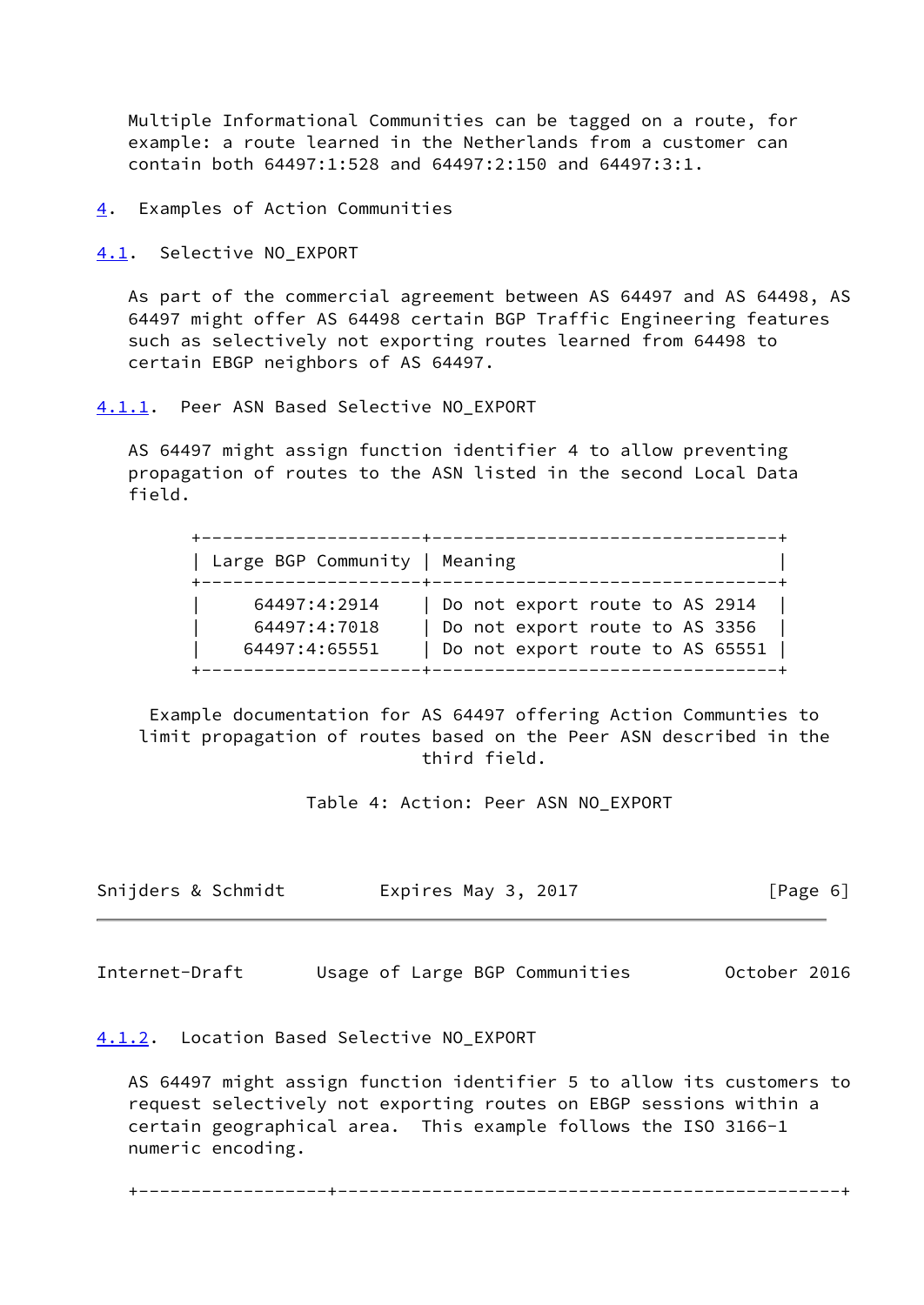| Large BGP<br>Community | Meaning                                                        |
|------------------------|----------------------------------------------------------------|
| 64497:5:528            | Do not export to EBGP neighbors in the<br>Netherlands          |
| 64497:5:392            | Do not export to EBGP neighbors in Japan                       |
| 64497:5:840            | Do not export to EBGP neighbors in United<br>States of America |

 Example documentation for AS 64497 offering Action Communties to trigger NO\_EXPORT on routes only when propagating the route to a certain geographical region.

Table 5: Action: NO\_EXPORT in Region

<span id="page-7-0"></span>[4.2](#page-7-0). Selective AS\_PATH Prepending

 As part of the commercial agreement between AS 64497 and AS 64498, AS 64497 might offer AS 64498 certain BGP Traffic Engineering features such as selectively prepending the AS\_PATH with 64497's ASN to certain EBGP neighbors of AS 64497.

<span id="page-7-1"></span>[4.2.1](#page-7-1). Peer ASN Based Selective AS\_PATH Prepending

 AS 64497 might assign function identifier 6 to allow prepending the AS\_PATH on propagation of routes to the ASN listed in the second Local Data field.

Snijders & Schmidt **Expires May 3, 2017** [Page 7]

<span id="page-7-2"></span>Internet-Draft Usage of Large BGP Communities October 2016

+---------------------+------------------------------------------+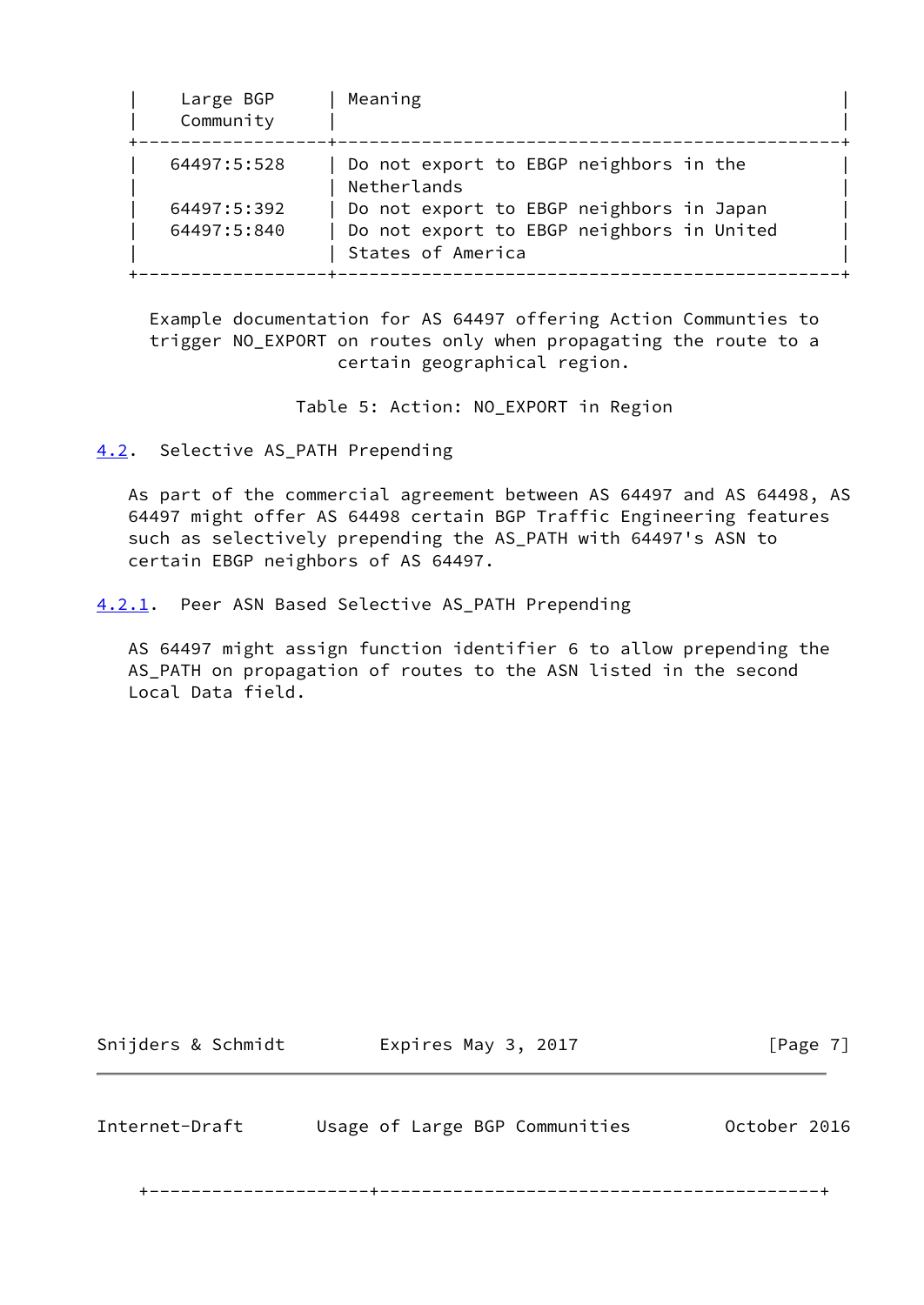| Large BGP Community   Meaning                 |                                                                                                                                |  |
|-----------------------------------------------|--------------------------------------------------------------------------------------------------------------------------------|--|
| 64497:6:2914<br>64497:6:7018<br>64497:6:65551 | Prepend 64497 once on export to AS 2914<br>Prepend 64497 once on export to AS 7018<br>Prepend 64497 once on export to AS 65551 |  |

 Example documentation for AS 64497 offering Action Communties to trigger prepending of the AS\_PATH only when propagating the route to a certain Peer ASN.

Table 6: Action: Prepend to Peer ASN

<span id="page-8-0"></span>[4.2.2](#page-8-0). Location Based Selective AS\_PATH Prepending

 AS 64497 might assign function identifier 7 to allow prepending of the AS\_PATH on propagation of routes to on any EBGP neighbor's interconnection in the geographical entity listed in the second Local Data field. This example follows the ISO 3166-1 numeric encoding.

| Large BGP<br>Community | Meaning                                                       |
|------------------------|---------------------------------------------------------------|
| 64497:7:528            | Prepend once to EBGP neighbors in the<br>Netherlands          |
| 64497:7:392            | Prepend once to EBGP neighbors in Japan                       |
| 64497:7:840            | Prepend once to EBGP neighbors in United<br>States of America |

 Example documentation for AS 64497 offering Action Communties to trigger prepending of the AS\_PATH only when propagating the route to a certain geographical region.

Table 7: Action: Prepend in Region

# <span id="page-8-1"></span>[4.3](#page-8-1). Region-Specific LOCAL PREFERENCE

To be filled in.

# <span id="page-8-2"></span>[5](#page-8-2). Security Considerations

Network operators should note the recommendations in **Section 11** of BGP Operations and Security [\[RFC7454](https://datatracker.ietf.org/doc/pdf/rfc7454)].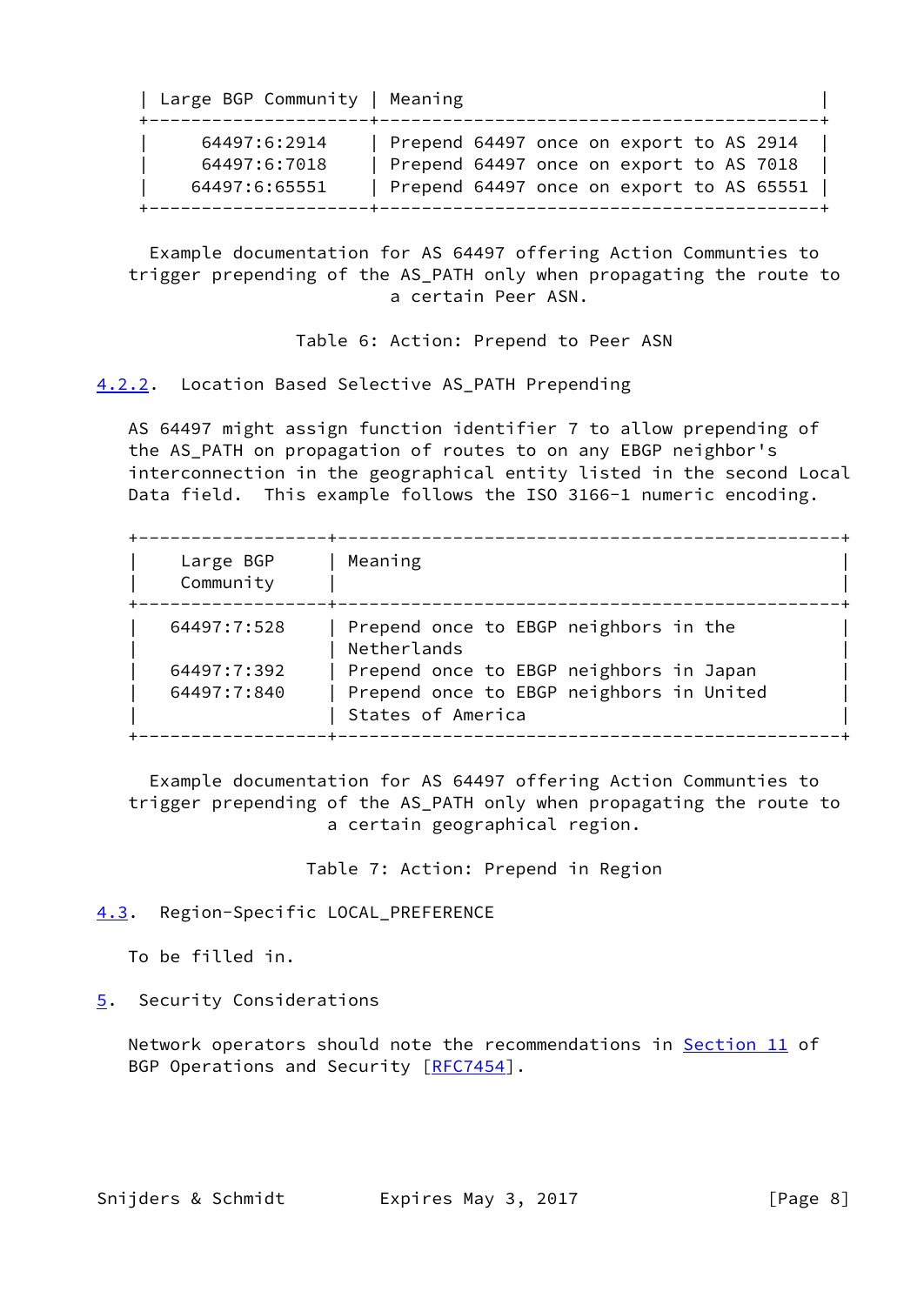<span id="page-9-1"></span>Internet-Draft Usage of Large BGP Communities October 2016

<span id="page-9-0"></span>[6](#page-9-0). IANA Considerations

None.

<span id="page-9-2"></span>[7](#page-9-2). Acknowledgements

Thanks to ...

- <span id="page-9-3"></span>[8](#page-9-3). References
- <span id="page-9-4"></span>[8.1](#page-9-4). Normative References

<span id="page-9-6"></span> [I-D.ietf-idr-large-community] Heitz, J., Snijders, J., Patel, K., Bagdonas, I., Simpson, A., and N. Hilliard, "Large BGP Communities", [draft-ietf](https://datatracker.ietf.org/doc/pdf/draft-ietf-idr-large-community-06) [idr-large-community-06](https://datatracker.ietf.org/doc/pdf/draft-ietf-idr-large-community-06) (work in progress), October 2016.

- [RFC1997] Chandra, R., Traina, P., and T. Li, "BGP Communities Attribute", [RFC 1997,](https://datatracker.ietf.org/doc/pdf/rfc1997) DOI 10.17487/RFC1997, August 1996, <<http://www.rfc-editor.org/info/rfc1997>>.
- [RFC2119] Bradner, S., "Key words for use in RFCs to Indicate Requirement Levels", [BCP 14](https://datatracker.ietf.org/doc/pdf/bcp14), [RFC 2119](https://datatracker.ietf.org/doc/pdf/rfc2119), DOI 10.17487/RFC2119, March 1997, <<http://www.rfc-editor.org/info/rfc2119>>.
- [RFC7454] Durand, J., Pepelnjak, I., and G. Doering, "BGP Operations and Security", [BCP 194](https://datatracker.ietf.org/doc/pdf/bcp194), [RFC 7454,](https://datatracker.ietf.org/doc/pdf/rfc7454) DOI 10.17487/RFC7454, February 2015, <<http://www.rfc-editor.org/info/rfc7454>>.
- <span id="page-9-8"></span><span id="page-9-7"></span><span id="page-9-5"></span>[8.2](#page-9-5). URIs
	- [1] <http://nanog.net>
	- [2] <http://nlnog.net>
	- [3] <http://unstats.un.org/unsd/methods/m49/m49regin.htm>

<span id="page-9-9"></span>Authors' Addresses

 Job Snijders NTT Communications Theodorus Majofskistraat 100 Amsterdam 1065 SZ NL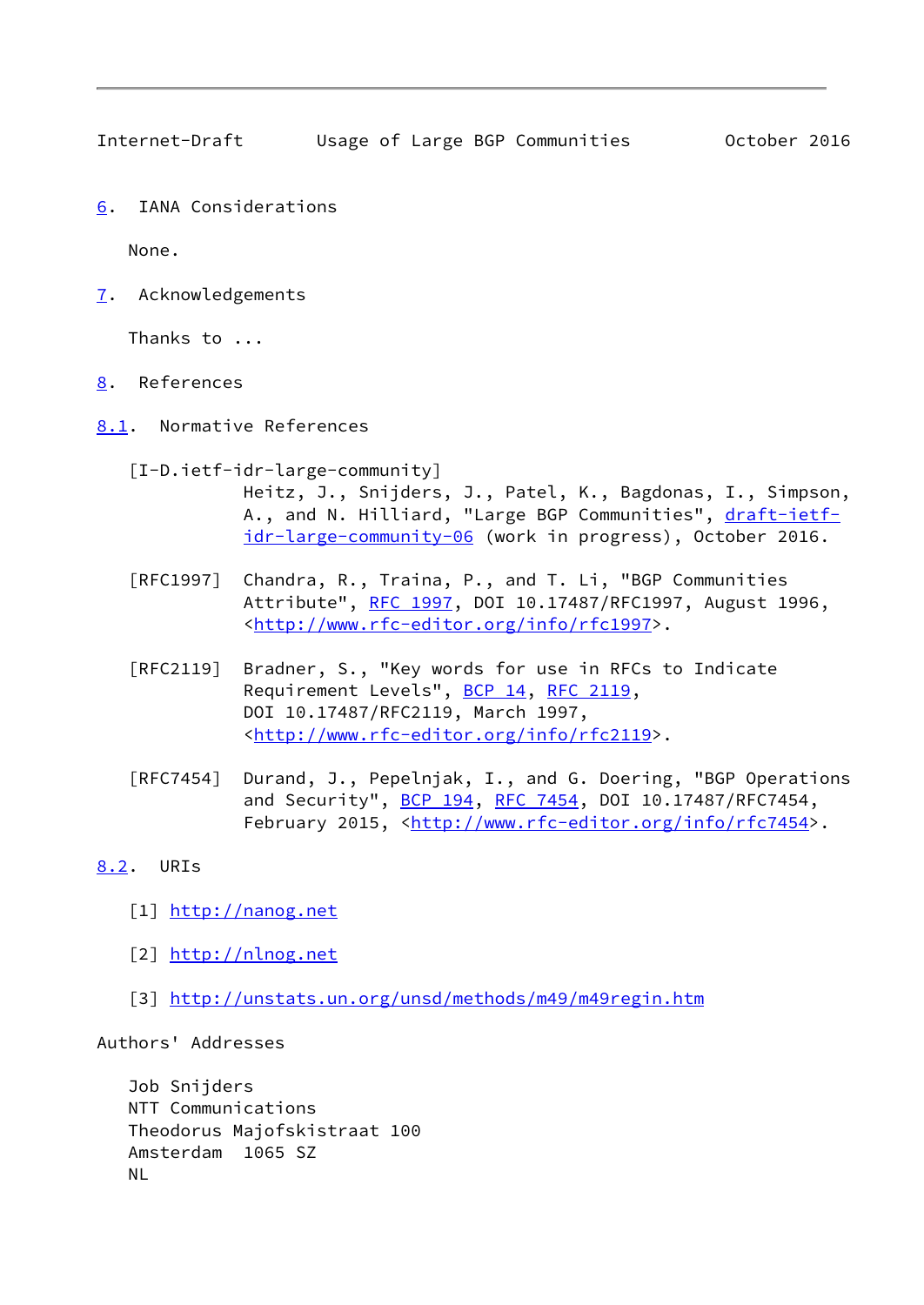Email: job@ntt.net

Snijders & Schmidt Expires May 3, 2017 [Page 9]

Internet-Draft Usage of Large BGP Communities October 2016

 Martijn Schmidt i3D.net Rivium 1e Straat 1 Capelle aan den IJssel 2909 LE NL

Email: martijnschmidt@i3d.net